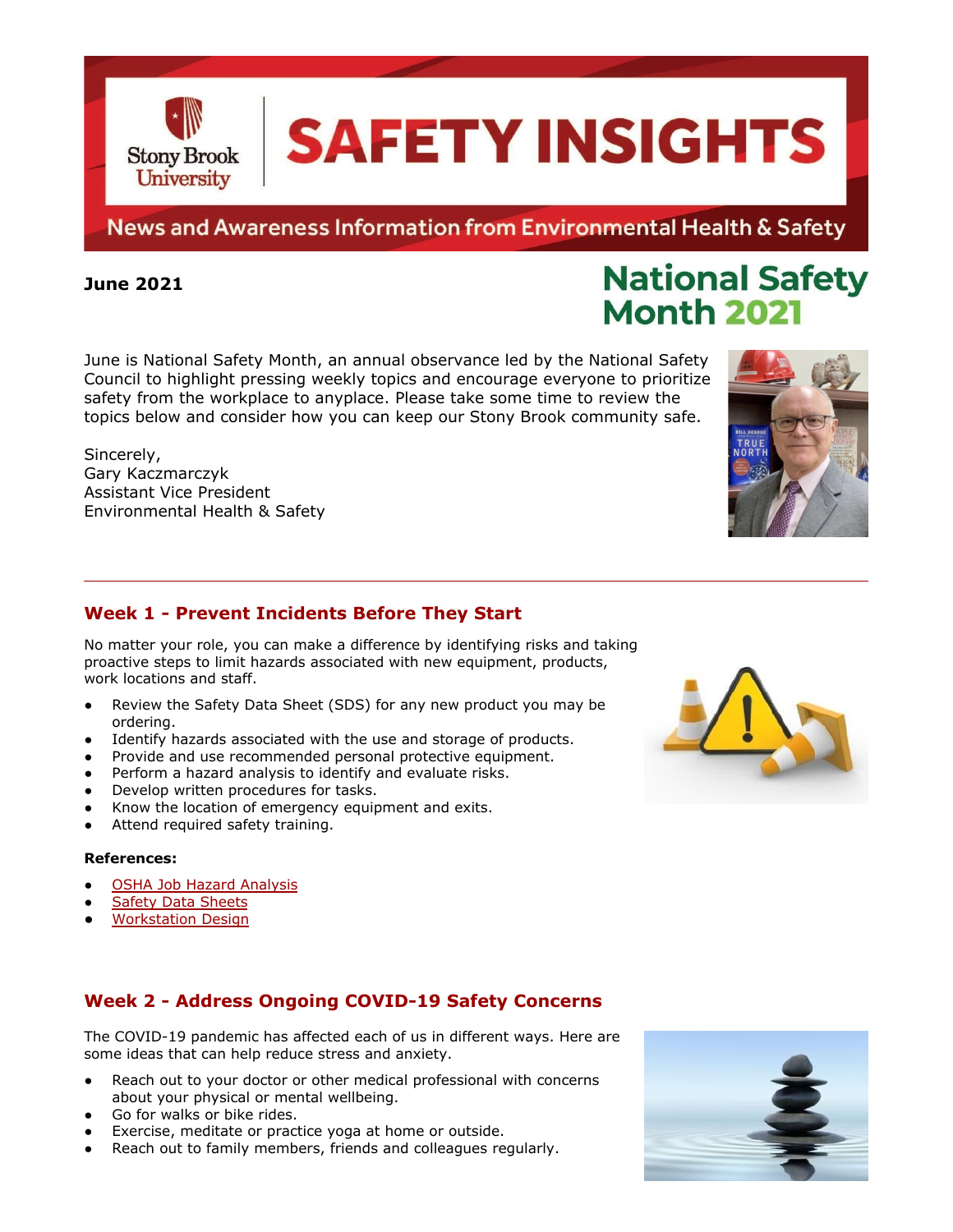- Engage in hobbies you enjoy (gardening, reading, cooking, etc.).
- Prioritize good sleep and healthy eating.

#### **Need Help?**

- [Employee Assistance Program: Free Resources for Coping](https://www.stonybrook.edu/commcms/eap/news/meditation-coronavirus.html) with Covid-19
- [Counseling and Psychological Services: COVID-19 Student](https://www.stonybrook.edu/commcms/studentaffairs/caps/resources/covid-19-resources.php) Resources
- [Stony Brook Medicine: COVID-19 Resources and Resiliency](https://www.stonybrookmedicine.edu/covid19support/basic_needs) Tools
- [The Ombuds Office: Becoming Resilient](https://www.stonybrook.edu/commcms/ombuds/resources/quick-tips/quicktipbecomingresilient.php)

# **Week 3 - It's Vital to Feel Safe on the Job**

Being able to be one's self at work without fear of retaliation is necessary for an inclusive safety culture. Stony Brook University is committed to creating an inclusive, safe and accessible environment free of discrimination, sexual harassment, misconduct or violence.

#### **Get more information:**

- [Workplace Violence Prevention Program](https://www.stonybrook.edu/hr/misc/wvp/prevention-program.shtml)
- **[Office of Equity and Access](https://www.stonybrook.edu/commcms/oea/)**
- o [Sexual Misconduct](https://www.stonybrook.edu/commcms/oea-sexual-misconduct/index.php)
	- o [Equity and Inclusion](https://www.stonybrook.edu/commcms/oea-equity/index.php)
- o [Accessibility and reasonable accommodation practices](https://www.stonybrook.edu/commcms/oea-accessibility/index.php)
- [University Police Department Programs & Safety](https://www.stonybrook.edu/commcms/police/programs/index.php)
	- o [Campus, Community and Personal Safety Advisory Committee](https://www.stonybrook.edu/commcms/police/programs/safety-advisory-committee.php)

# **Week 4 - Advance Your Safety Journey**

Safety is all about continuous improvement. We all play a role in this journey, and we encourage everyone to learn more about how to identify risks, report hazards and stay informed on important safety issues.

- Familiarize yourself with all of the **[EH&S Program](https://ehs.stonybrook.edu/)** areas.
- Read the [EH&S Policies & Procedures](https://ehs.stonybrook.edu/resources/ehs-policies-and-procedures/index.php) that may apply to your work.
- Attend required [EH&S Safety Training](https://ehs.stonybrook.edu/services/training/index.php).
- Obtain a **[Safety Permit](https://ehs.stonybrook.edu/services/safety-permits.php)** where required.
- Contact any of our **[EH&S Program Managers](https://ehs.stonybrook.edu/about-us/program-contacts)** if you have questions.
- Report hazards and concerns to [ehsafety@stonybrook.edu](mailto:ehsafety@stonybrook.edu).





## **Meet Our EH&S Staff**



Barbara Boyle, Director of Healthcare Safety, joined EH&S on April 15, 2021. As the Hospital Safety Officer, Barbara provides leadership and direction for the EH&S Healthcare Safety group and Hospital safety programs, including implementation of The Joint Commission (TJC) Environment of Care (EOC) standards and the Safety Management, Life Safety Management, and the Hazardous Materials and Waste Management plans. Barbara also provides guidance and support for the Healthcare Sustainability Committee, Workplace Violence, Patient Safety and other hospital committees.

Barbara was formerly the Director for Environmental Health & Safety (EH&S) at SUNY System Administration where she provided guidance and support to SUNY campuses for a wide range of EH&S topics and programs, and she has prior experience as a Safety

Officer/Environmental Manager at Albany Veterans Affairs Medical Center.